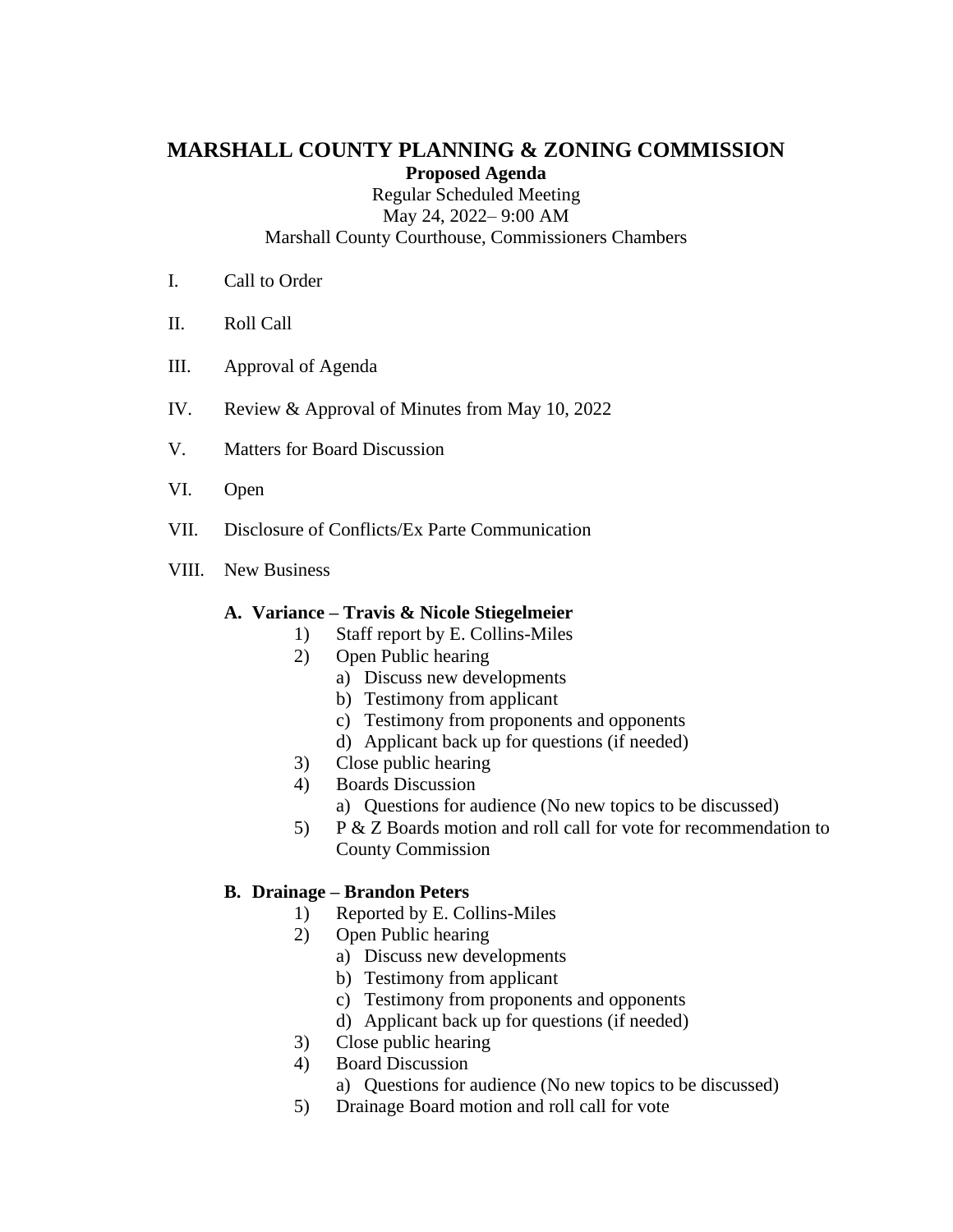# **C. Plats**

a. Steiner/Eiel Plat

**Plat of Lot 12A of Steiner's Addition in Government Lot 4 in Section 13, and Government Lot 1 in Section 24 T126N, R54W, of the 5th P.M., Marshall County, South Dakota** 

- IX. Building Permits
- X. Other
- XI. Old Business
- XII. Adjourn